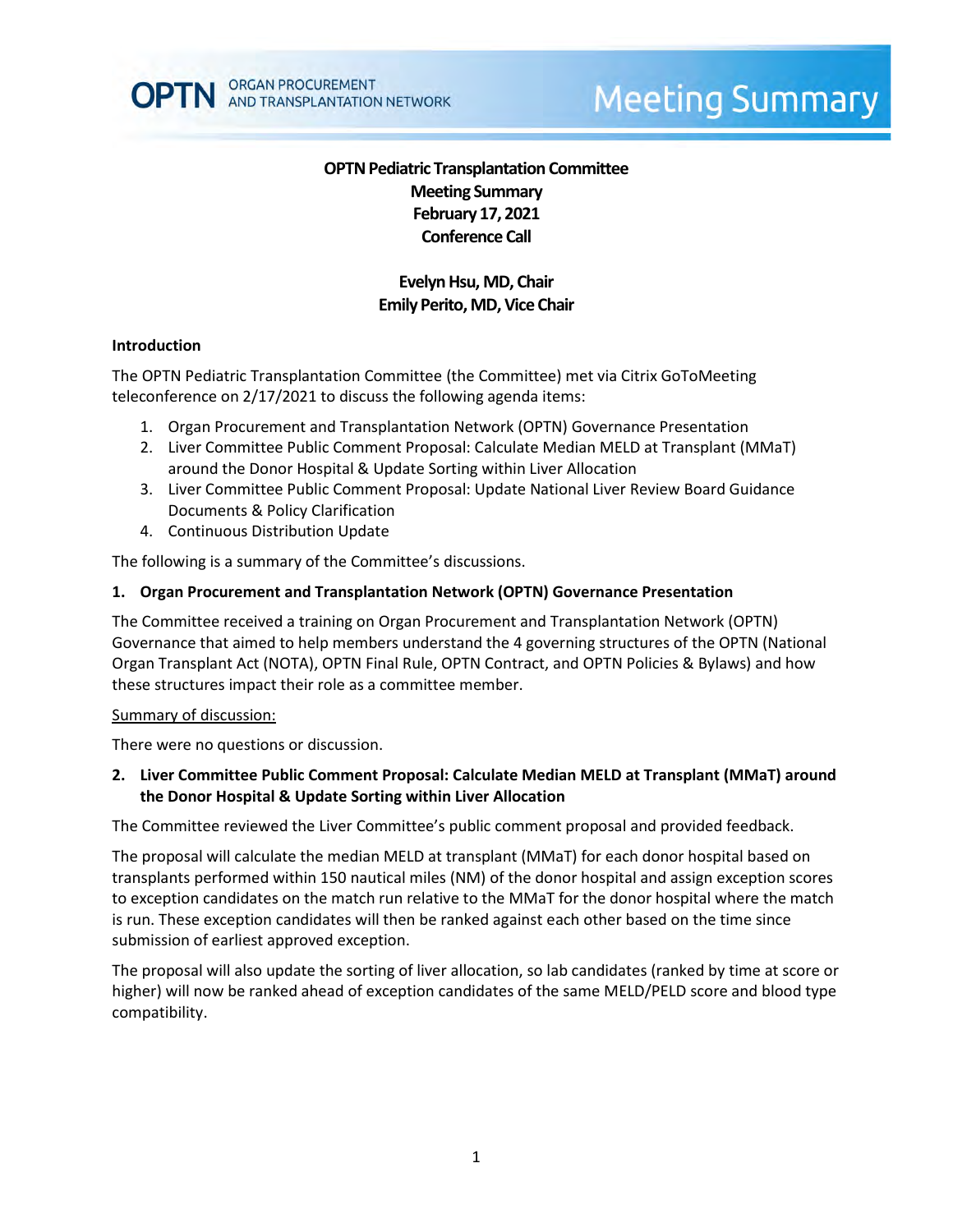## Summary of discussion:

A member inquired whether this proposal applies to adult and children candidates or just adult candidates. The presenter stated that this only applies to adults. Staff clarified that the new MMaT calculation would apply to the 12-17 year olds candidates who have MELD exceptions scores.

A member mentioned that, while it is true that babies are the ones with higher exception scores, he or she suspected the adolescents tend to have lower exception scores, so they may be disfavored with this change in sorting. The Chair stated that one third of the adolescents need organs from adult donors and have lower exception scores. Adolescent candidates have MELD scores so their MELD exception scores will vary based on the MMaT of the donor hospital. Adolescent exception candidates would be ranked behind adult lab candidates of the same MELD or PELD score and blood type compatibility. The presenter countered by inquiring if adolescents with MELD exceptions are worse off than adults with lab MELD scores, other than being ranked behind the lab candidates for that MELD score.

A member noted that a larger proportion of adolescent candidates are listed with an exception score so the proposal to rank exception candidates behind candidates with a lab score of the same MELD/PELD and blood type compatibility would disproportionately impact adolescent candidates. The presenter explained that, with adults, lab candidates have higher waitlist mortality than exception candidates and that might not necessarily be the case with pediatrics.

A member stated that the reason exception candidates have lower waiting list mortality is due to hepatocellular carcinoma (HCC), which has some ability to withstand longer periods of time; however, adolescents receive exceptions for different reasons, the same assumption about mortality rates for exception candidates cannot be made. The presenter continued by stating that the data doesn't show that pediatric candidates are unfairly disadvantaged by this.

The Chair stated that the Committee's concern is that the pediatric perspective wasn't considered when deciding this proposal and it doesn't cite any pediatric data. The Chair expressed concern that the MMaT score will change, assuming it won't cause a problem for pediatric candidates, without doing the data modeling that normally precedes an allocation change like this.

The Chair suggested considering whether adolescents should have PELD scores and exception scores assigned relative a median PELD at transplant, instead of a MMaT, but it takes a long time to understand the impact on adolescents because the number of adolescent candidates are small.

The presenter stated that the Liver Committee will have to monitor the effects this proposal has on adolescent MELD exception candidates and asked if the Committee had any suggestions on how to account for the one-third of adolescents that may be disadvantaged. The Chair suggested considering all pediatric scores as lab scores, since it's the ranking of candidates with a lab score ahead of candidates with an exception score when the MELD and PELD and blood type compatibility are the same that is concerning. The Chair explained that a concern with this suggestion is figuring out the time at score, but suggested using the time at the exception score instead of the time since submission of earliest approved exception.

## **3. Liver Committee Public Comment Proposal: Update National Liver Review Board Guidance Documents & Policy Clarification**

The Committee reviewed the Liver Committee's public comment proposal and provided feedback.

This proposal will increase equity and efficiency in granting exception requests. It will include the following changes:

Cholangiocarcinoma (CCA) exception criteria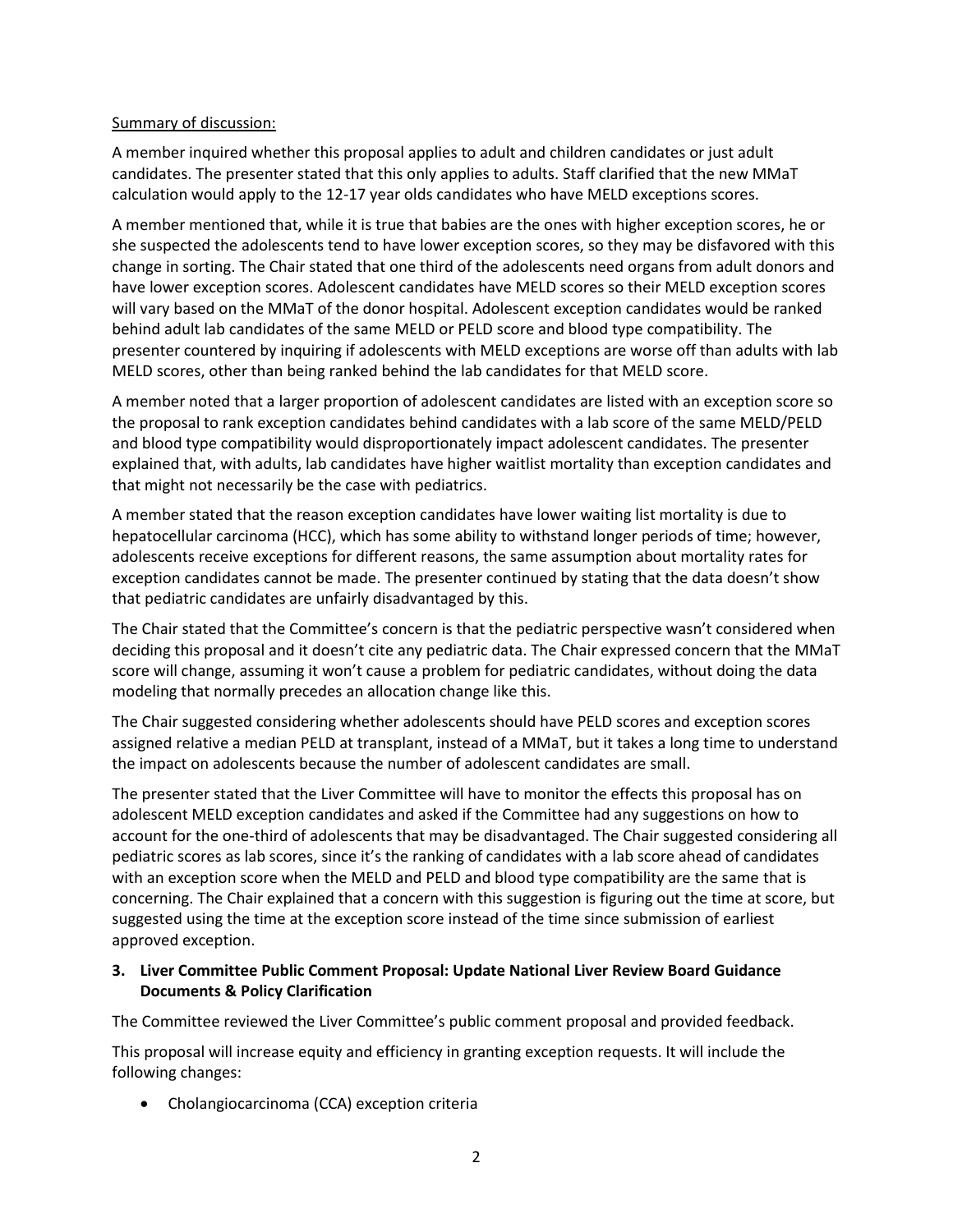- Adult Other Diagnosis Guidance: neuroendocrine tumors and primary sclerosing cholangitis
- Pediatric Guidance
	- o Complications of portal hypertension, including ascites and gastrointestinal (GI) bleeding
	- o Growth failure or nutritional insufficiency
	- o Metabolic liver disease
	- o Conclusion section

## Summary of discussion:

The Chair stated that this is a great example of collaboration since some of the wording for this proposal that applies to pediatrics was developed within the joint Liver and Pediatric Committee.

## **4. Continuous Distribution Update**

The Workgroup received an update that the Kidney & Pancreas Continuous Distribution Workgroup had submitted a data request in order to inform their weights and rating scales for pediatric prioritization. The data request will be presented to the Kidney & Pancreas Continuous Distribution Workgroup in the spring of 2021.

The data request included the following:

- Pediatric Candidate/Recipient Characteristics
	- o Age
	- o Race/Ethnicity
	- o Diagnosis
	- o Multi-organ
- Pediatric Waitlist Outcomes
	- o Transplant Rate
	- o Waiting List Mortality
	- o Wait Time
	- o Stratified by candidate/recipient characteristics
- Characteristics of Donors Used By Pediatric Transplant
	- o Age
	- o Race/Ethnicity
	- o Kidney Donor Profile Index (KDPI)

## Summary of discussion:

There were no questions or comments. The meeting was adjourned.

## **Upcoming Meetings**

- March 17, 2021 (Teleconference)
- March 30, 2021 (Virtual In-Person)